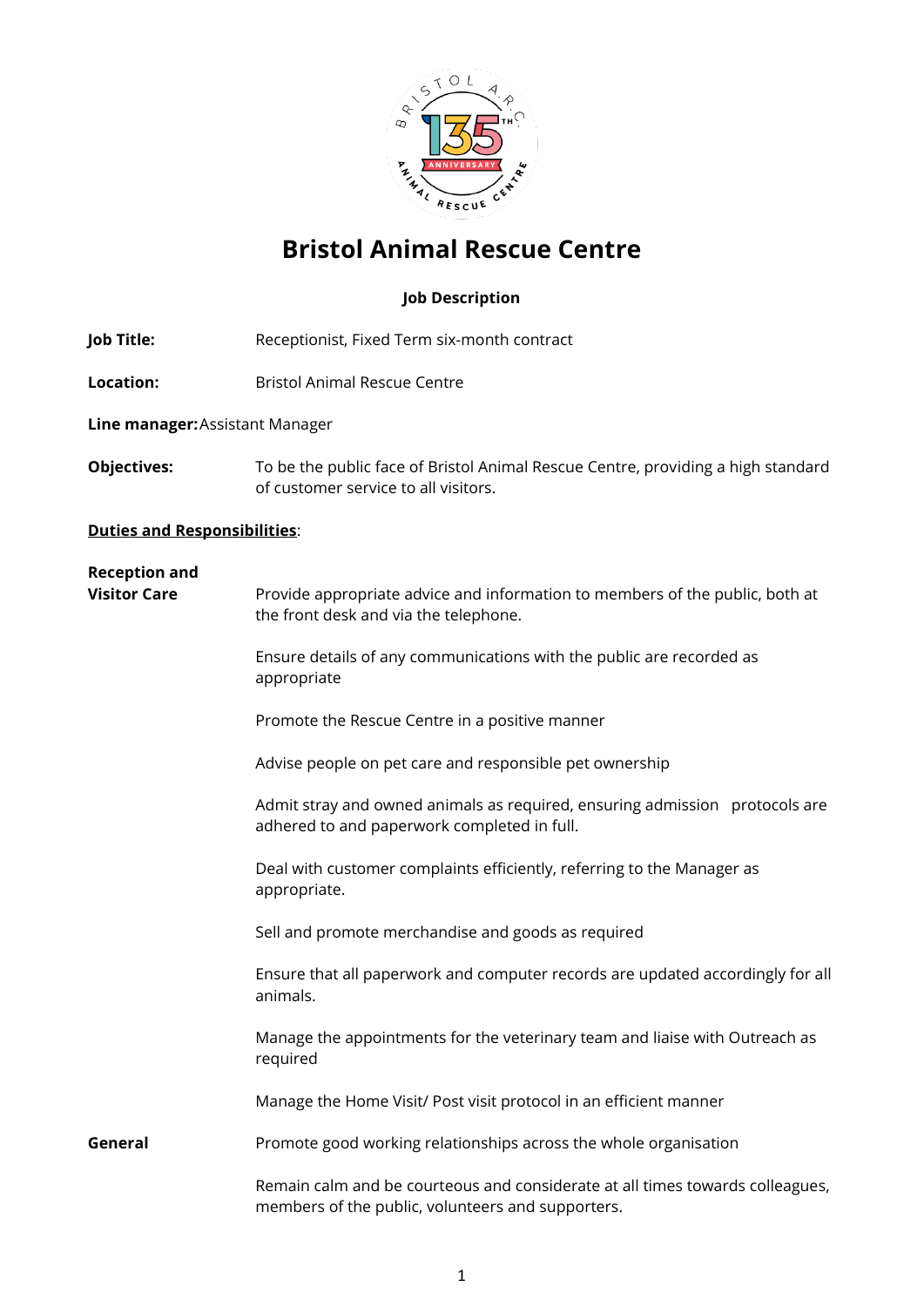|                          | Ensure all vet lists are completed daily                                                                                                                     |
|--------------------------|--------------------------------------------------------------------------------------------------------------------------------------------------------------|
|                          | Ensure regular communication with the Animal Care Assistants is kept open via<br>the radio system, also completing all necessary, daily checks of the system |
|                          | Ensure all mobile phones connected to the Home are charged and turned on at<br>the correct times                                                             |
|                          | Ensure all areas are kept clean, tidy and free from hazards at all times                                                                                     |
|                          | Adhere to all Health and Safety policies and procedures                                                                                                      |
|                          | Order items as required, ensuring correct procedure is followed                                                                                              |
|                          | Undertake ad hoc duties as required                                                                                                                          |
|                          | Train, help and support volunteers and new members of staff as required                                                                                      |
|                          | Attend and contribute to staff meetings where possible                                                                                                       |
|                          | Attend training sessions and courses where needed                                                                                                            |
|                          | Report faults/ hazards as soon as they are noticed                                                                                                           |
| Administration<br>and IT | Ensure correct and appropriate record keeping on computer systems                                                                                            |
|                          | Complete all documentation in accordance with agreed procedures                                                                                              |
|                          | Manage and file paperwork                                                                                                                                    |
|                          | Answer all Reception emails as needed                                                                                                                        |
| <b>Financial</b>         | Take monies from customers as necessary and ensure correct procedures are<br>followed                                                                        |
|                          | Ensure correct management of donations received in person                                                                                                    |
|                          | Run the daily cashing up procedures                                                                                                                          |
|                          | Ensure any opportunity to gather donations is utilised                                                                                                       |
| <b>Security</b>          | Ensure that all doors are locked and the building is secure at closing times                                                                                 |

The duties listed are not exhaustive. Other reasonable duties could be required from time to time, under the direction of your line manager.

#### **Person Specification:**

**Essential** Experience in a customer facing role

Excellent administration skills

Good organisational skills